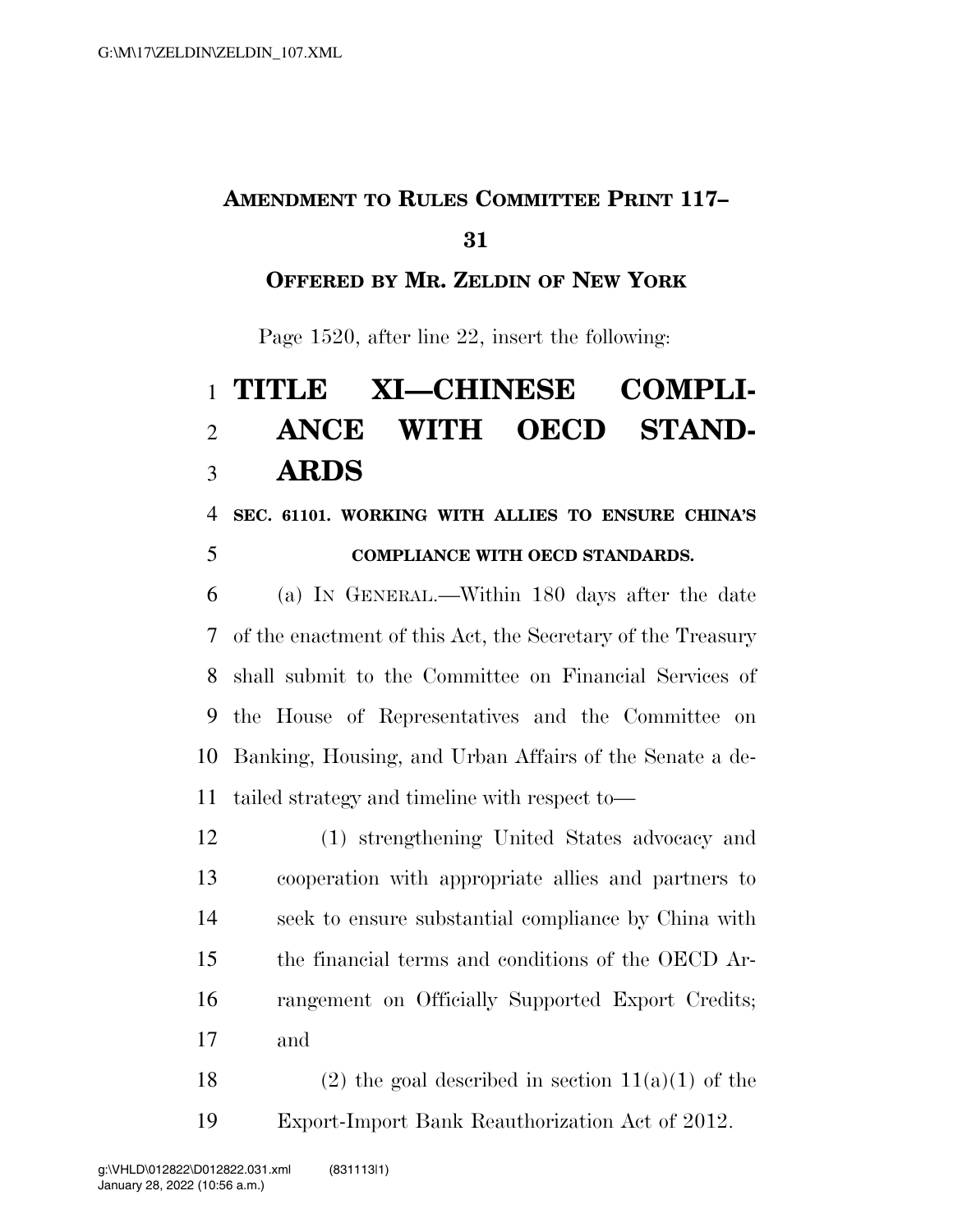(b) INTERNATIONAL NEGOTIATIONS ON EXPORT SUBSIDIES.—

| 3  | (1) IN GENERAL.—Section $11(a)(1)$ of the Ex-               |
|----|-------------------------------------------------------------|
| 4  | port-Import Bank Reauthorization Act of 2012 (12)           |
| 5  | U.S.C. $635a-5(a)(1)$ is amended by striking "with          |
| 6  | the possible goal of eliminating, before the date that      |
| 7  | is 10 years after December 4, 2015," and inserting          |
| 8  | "with the goal of eliminating, before the date that         |
| 9  | is 10 years after the date of the enactment of the          |
| 10 | America COMPETES Act of 2022".                              |
| 11 | $(2)$ PROGRESS REPORT.—Section 11(e) of such                |
| 12 | Act $(12 \text{ U.S.C. } 635a-5(e))$ is amended by striking |
| 13 | " $2019$ " and inserting " $2026$ ".                        |
| 14 | (3) CONDUCT OF NEGOTIATIONS.-Section 11                     |
| 15 | of such Act $(12 \text{ U.S.C. } 635a-5)$ is amended—       |
| 16 | $(A)$ in each of subsections $(a)$ and $(d)$ , by           |
| 17 | striking "The President" and inserting "The                 |
| 18 | Secretary of the Treasury, in consultation with             |
| 19 | the United States Trade Representative,";                   |
| 20 | $(B)$ in subsection $(a)$ , by inserting ", and             |
| 21 | endeavor to hold not less frequently than twice             |
| 22 | per year," before "negotiations";                           |
| 23 | $(C)$ in each of subsections (b), (c), and (e),             |
| 24 | by striking "President" each place it appears               |
| 25 | and inserting "Secretary of the Treasury"; and              |